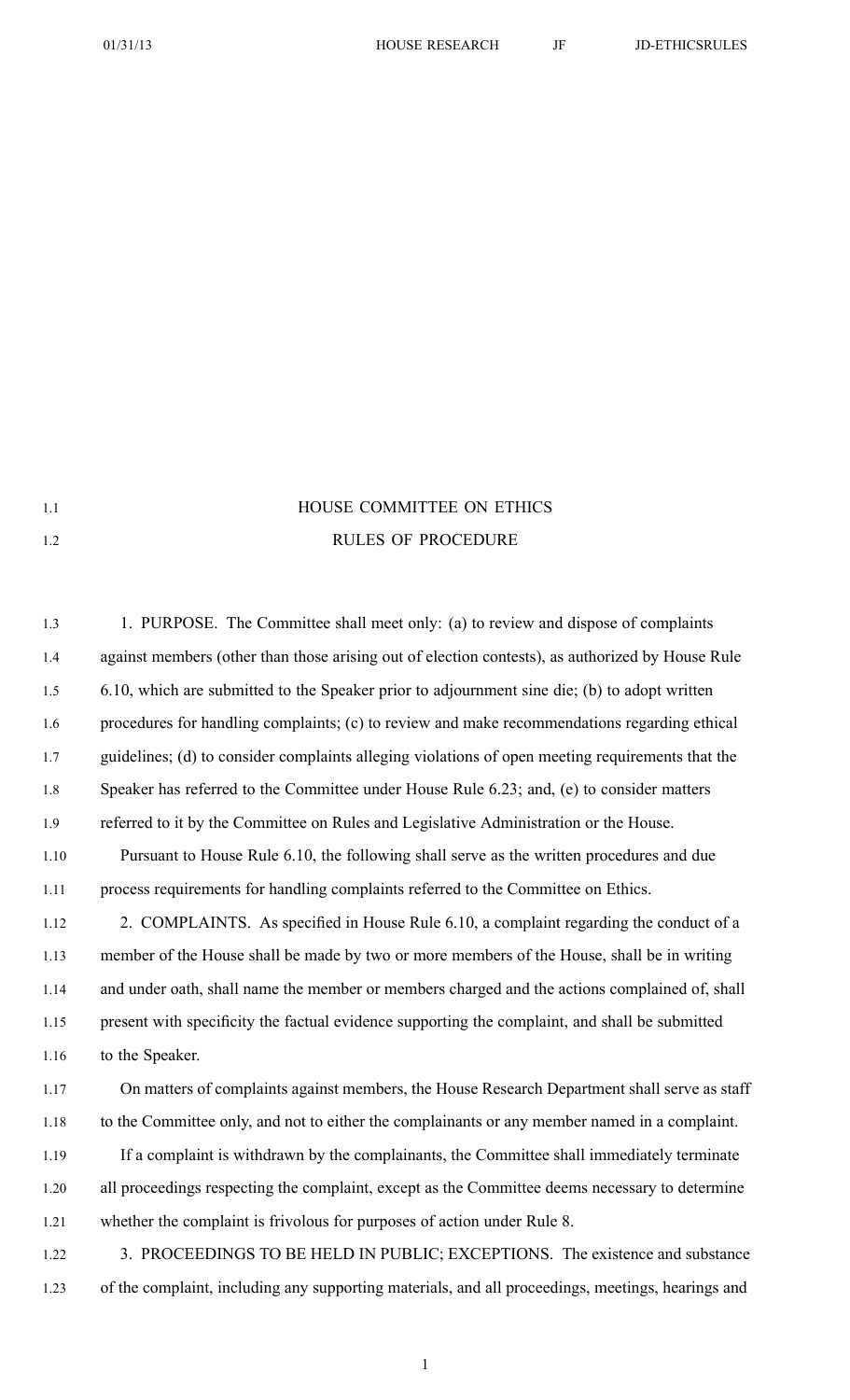2.1 records of the Committee are public; excep<sup>t</sup> that the committee, upon <sup>a</sup> majority vote of the whole 2.2 Committee, may meet in executive session to consider or determine the question of probable 2.3 cause, as provided in Rules 6 and 7, to consider <sup>a</sup> member's medical or other health records, or to 2.4 protect the privacy of <sup>a</sup> victim or <sup>a</sup> third party.

2.5 4. DUE PROCESS. Any member named in <sup>a</sup> complaint must be fully informed of due process 2.6 rights. The member must be given <sup>a</sup> copy of the complaint and must be given timely notice of and 2.7 the right to be presen<sup>t</sup> at all meetings and hearings. The member has the right to respond to all 2.8 charges, to be represented by counsel, to call and cross-examine witnesses, to introduce exhibits, 2.9 to be furnished with exhibits, documents, and evidence in possession of the Committee, and to 2.10 rebut evidence offered by the complainants. The members making <sup>a</sup> complaint must be notified of 2.11 all meetings and hearings on the complaint and must be given notice of their opportunity to offer 2.12 evidence of matters alleged in the complaint.

2.13 5. COMMITTEE PROCEEDINGS; RECORDS. All public records of the Committee must 2.14 be disposed of in accordance with House Rule 6.24. When the Committee meets in executive 2.15 session, the proceedings, all evidence presented in the session, and all records of the session 2.16 are confidential excep<sup>t</sup> insofar as the Committee determines, by <sup>a</sup> majority vote of the whole 2.17 Committee, that items should be made par<sup>t</sup> of the public record. The Committee shall advise all 2.18 participants in an executive session of the confidentiality requirement. Confidential records 2.19 of executive sessions must be kept by the Committee until the December 31 next following 2.20 adjournment sine die, at which time the confidential records must be destroyed by the Chair of the 2.21 Committee, or the Chair's designee, and notification of the destruction sent to the Chief Clerk.

2.22 6. MEETING ON PROBABLE CAUSE. The Committee shall, upon receipt of <sup>a</sup> complaint, 2.23 hold <sup>a</sup> meeting within 21 days to determine whether there is probable cause to suppor<sup>t</sup> the 2.24 complaint. The Committee may, upon <sup>a</sup> vote of the majority of the whole Committee, defer its 2.25 proceedings until the completion of ongoing criminal proceedings related to the conduct named in 2.26 the complaint.

2.27 7. FINDING ON PROBABLE CAUSE. If <sup>a</sup> majority of the whole Committee finds, based 2.28 upon the complaint and supporting and rebutting evidence presented by the complainants and the 2.29 member or members named, sufficient factual evidence to believe that the allegations contained in 2.30 the complaint are more probably true than not and that, if true, they tend to suppor<sup>t</sup> disciplinary 2.31 action, the Committee shall inform the Speaker and the member or members named that it has 2.32 found probable cause and shall proceed to public hearings under Rule 10. If <sup>a</sup> majority of the 2.33 whole Committee fails to find probable cause, the complaint shall be dismissed. 2.34 8. FRIVOLOUS COMPLAINTS. If <sup>a</sup> complaint is withdrawn or dismissed, and <sup>a</sup> majority of

2.35 the whole Committee finds the complaint to have been frivolous, the Committee shall immediately

2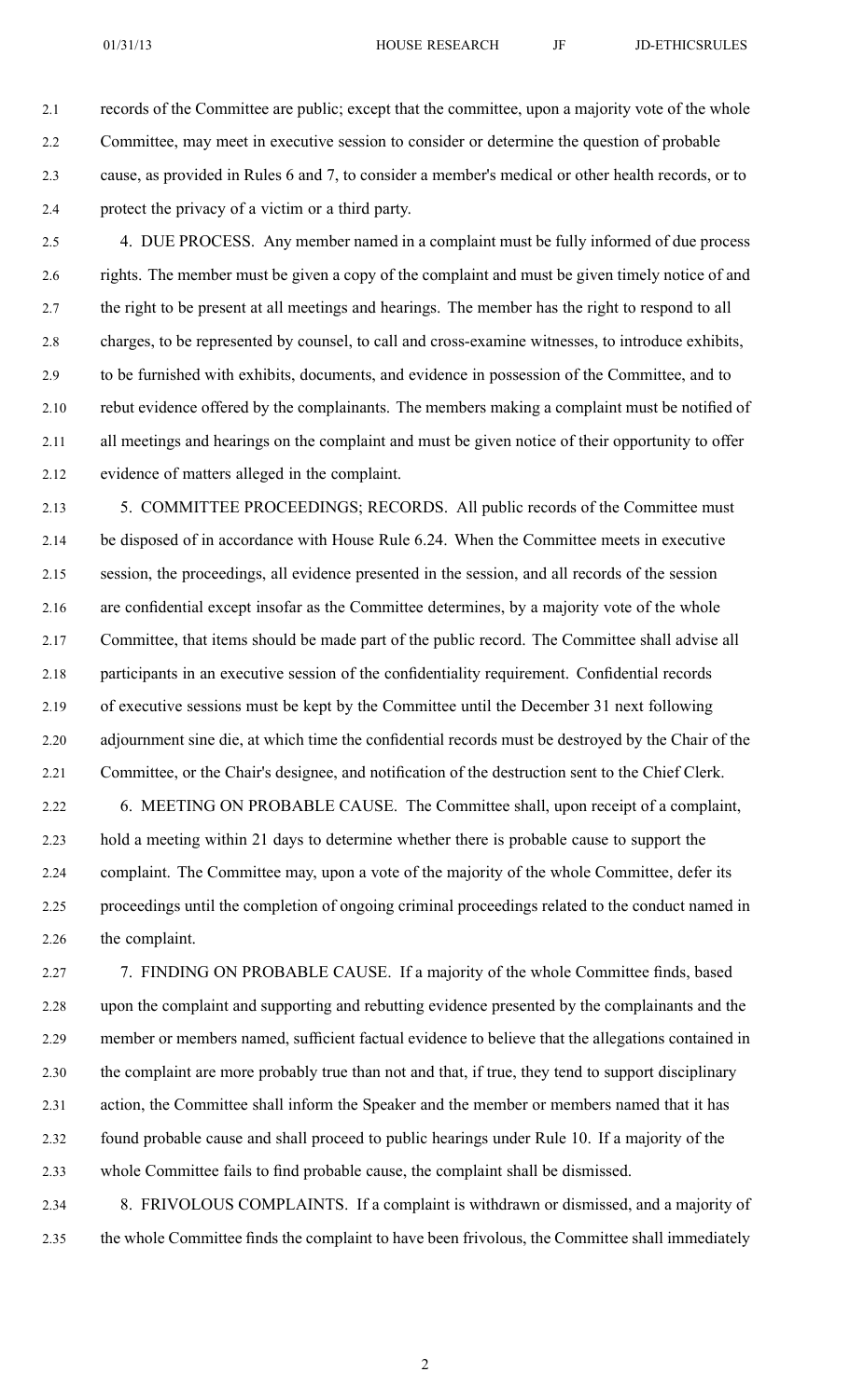3.1 issue <sup>a</sup> public letter of reproval to the complainants and may recommend other disciplinary action 3.2 against the complainants.

- 3.3 9. MINOR VIOLATIONS; INFORMAL RECONCILIATION. At any time during the 3.4 proceedings, if <sup>a</sup> majority of the whole Committee finds that <sup>a</sup> violation of <sup>a</sup> law, rule, 3.5 administrative policy, or norm of behavior was inadvertent, technical, or of <sup>a</sup> de minimis nature, 3.6 or may not warrant disciplinary action by the House, the Committee may attempt to bring about 3.7 voluntary remedial or other action by the subject of the complaint without disciplinary action. 3.8 The Committee also may recommend clarification of <sup>a</sup> law, rule, policy, or norm of behavior and 3.9 may caution the members of the House with respec<sup>t</sup> to it.
- 3.10 10. FINAL HEARING. The hearing to make <sup>a</sup> final Committee determination on <sup>a</sup> complaint 3.11 shall be held in public excep<sup>t</sup> insofar as the Committee votes to meet in executive session 3.12 pursuan<sup>t</sup> to House Rule 6.10 and Rule 3. The purpose of the hearing shall be to receive and 3.13 evaluate the evidence offered in suppor<sup>t</sup> of or opposition to disciplinary action and to make <sup>a</sup> final 3.14 Committee determination on the complaint.
- 3.15 11. COMMITTEE DETERMINATION. If <sup>a</sup> majority of the whole Committee finds clear 3.16 and convincing evidence in suppor<sup>t</sup> of disciplinary action, the Committee shall, with or without 3.17 comment, make <sup>a</sup> recommendation to the House for final disposition. If <sup>a</sup> majority of the whole 3.18 Committee fails to find clear and convincing evidence in suppor<sup>t</sup> of disciplinary action, the 3.19 complaint shall be dismissed.
- 3.20 12. RECOMMENDATIONS. The Committee may recommend disciplinary action by the 3.21 House as follows:
- 3.22 (a) The Committee may recommend expulsion. Expulsion is the ultimate penalty available to 3.23 the House. It is the only sanction expressly referred to in the state constitution, which recognizes 3.24 the gravity of this power by requiring <sup>a</sup> vote of two thirds to exercise it. Expulsion is <sup>a</sup> sanction 3.25 that is properly reserved for the most serious violations of law, rule, standards, or duty, for conduct 3.26 so abhorrent that it obliges the House to repudiate an elected representative of the people.
- 3.27 (b) The Committee may recommend censure. Short of expulsion, censure is the strongest 3.28 formal statement of disapproval of the conduct of <sup>a</sup> member by the member's peers. It is used to 3.29 condemn very serious misconduct that does not justify expulsion from the House. Censure is 3.30 carried out by <sup>a</sup> majority vote of the House, through the adoption of <sup>a</sup> resolution of censure that is 3.31 entered in the permanen<sup>t</sup> Journal of the House.
- 3.32 (c) The Committee may recommend reprimand. Reprimand is the appropriate discipline for 3.33 misconduct that warrants formal disapproval by the House but is not so serious as to justify 3.34 censure. Reprimand is carried out by <sup>a</sup> majority vote of the House, through the adoption of <sup>a</sup> 3.35 resolution of reprimand that is entered in the permanen<sup>t</sup> Journal of the House.

3